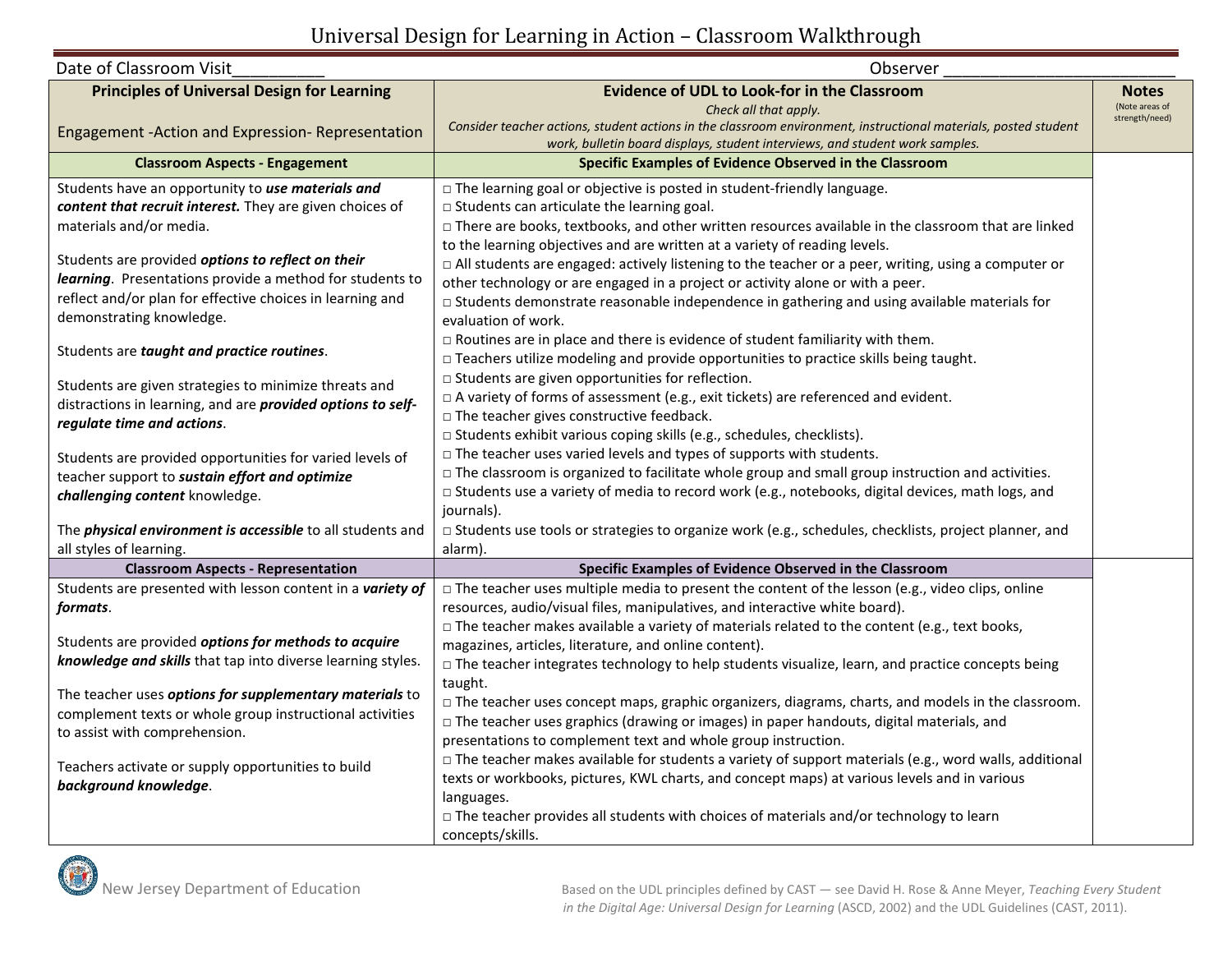## Universal Design for Learning in Action – Classroom Walkthrough

| Date of Classroom Visit                                                                                                             | Observer                                                                                                                                                                                                                                                                                                               |  |  |
|-------------------------------------------------------------------------------------------------------------------------------------|------------------------------------------------------------------------------------------------------------------------------------------------------------------------------------------------------------------------------------------------------------------------------------------------------------------------|--|--|
| <b>Classroom Aspects - Action and Expression</b>                                                                                    | Specific Examples of Evidence Observed in the Classroom                                                                                                                                                                                                                                                                |  |  |
| Students are provided options for communicating what                                                                                | $\Box$ Various student products are present in the classroom (e.g., portfolios with a variety of student                                                                                                                                                                                                               |  |  |
| they know.                                                                                                                          | work samples, written work samples, collages, posters).                                                                                                                                                                                                                                                                |  |  |
| Students have options to construct, compose and share<br>their learning with peers, in small groups and/or with the<br>whole class. | □ Multiple forms of assessment are observed or evident.<br>$\Box$ Rubrics are referenced and or/posted in the classroom.<br>$\Box$ The teacher provides choices to students for instructional activities including physical<br>manipulatives, choral response, movement, and options such as choice board assessments. |  |  |
| Students have options for physical action and response<br>as a way to communicate their learning.                                   | $\Box$ Instructional activities include physical manipulatives, choral response, and movement.<br>$\Box$ The teacher provides alternative methods for interacting with instructional materials (e.g., joy<br>stick, adaptive keyboard, and switch etc.).                                                               |  |  |
| Students are provided equitable access to various<br>learning tools.                                                                | $\Box$ The teacher's schedule (posted or in the plan) includes small and whole group activities.<br>□ Students use multiple media to construct and compose (e.g. spellcheckers, grammar checkers,<br>speech-to-text software, translators, sentence starters, web applications such as wikis, and                      |  |  |
| Students have the opportunity to extend their knowledge<br>beyond the scope of the initial lesson.                                  | animation).                                                                                                                                                                                                                                                                                                            |  |  |
| <b>Classroom Notes</b>                                                                                                              |                                                                                                                                                                                                                                                                                                                        |  |  |

|                  | _________________ |        |
|------------------|-------------------|--------|
| Teacher_         | Grade Level       | Lesson |
| Classroom Layout |                   | Notes: |
|                  |                   |        |
|                  |                   |        |
|                  |                   |        |

Date of Visit\_\_\_\_\_\_\_\_\_\_\_\_\_\_\_\_\_\_\_\_\_\_\_\_\_\_\_\_\_\_\_\_\_\_\_\_\_\_\_\_\_\_\_\_\_\_ Observer Initials\_\_\_\_\_\_\_\_\_\_\_\_\_\_\_\_\_\_\_\_\_\_\_\_\_\_\_\_\_



New Jersey Department of Education Based on the UDL principles defined by CAST — see David H. Rose & Anne Meyer, *Teaching Every Student in the Digital Age: Universal Design for Learning (ASCD, 2002) and the UDL Guidelines (CAST, 2011).*